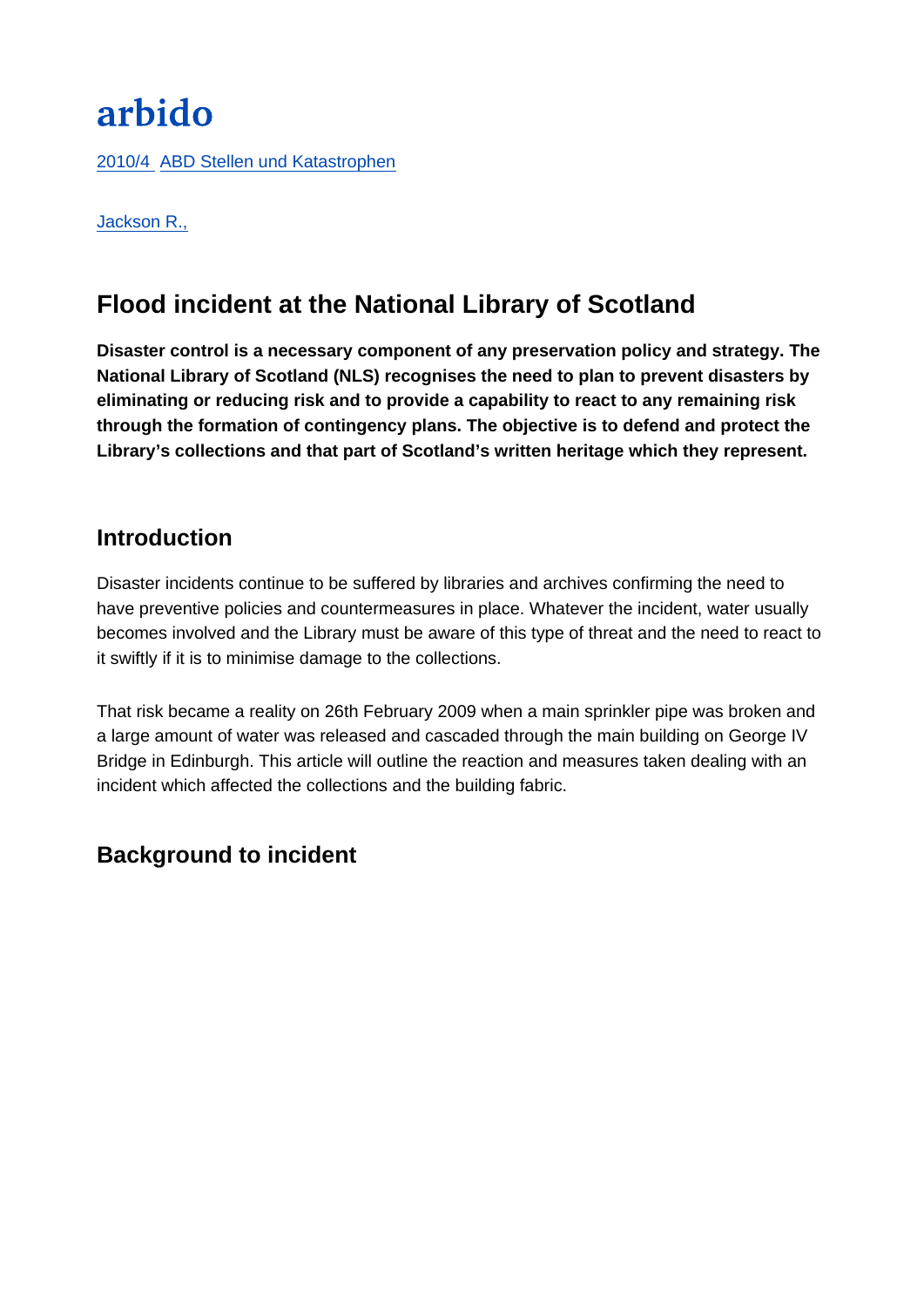At approximately 1800 hours on the evening of 26th February 2009, print room staff working in level 12 of George IV Bridge at the National Library of Scotland in Edinburgh noticed a small water leak emanating from a main pipe serving the sprinkler system in the level 12 print room. A bucket was placed under the leak and adjacent equipment covered with polythene whilst the Security Unit was alerted. Shortly thereafter the print room supervisor attended the security control room to report that the leak was becoming worse and a member of the Security Unit went to the print room to assess the extent of the problem. On establishing the extent of the leak, he returned to the control room to contact the Estates Building Services Officer for advice. Whilst he was in the process of doing this, the pipe fractured, cascading pressurised water into the print room and triggering the sprinkler alarm system. The water from the 4 inch fractured pipe flowed out under pressure; at 3,000 litres per minute for approximately 6 to 8 minutes, which meant that approximately 25,000 litres infiltrated the floors of the building. This occurred at 1810 hours. Security returned to the print room and isolated the sprinkler zone, shutting the water off.

The Emergency Evacuation Plan was instigated; all members of the public and staff not involved in essential recovery duties were moved to the evacuation point on Parliament Square by 1815 hours. It is estimated that around 60 members of the public and 30 members of staff were in the building at the time of the incident.

Lothian and Borders Fire and Rescue were on site by 1820 hours and very quickly authorised a controlled re-entry to the building. Staff, with some direction from Security, attended the stack floors taking action to cover or move material, and assisting the fire services in moving water out of the building. Meanwhile Front of House and Enquiries and Reference Services staff organised a controlled access for members of the public to retrieve their belongings. The building was cleared by 1930 hours.

## **Initial response**

The problem with the pipe joint was first identified as a small leak. The response of the print room staff was to place a bucket under the leak, cover adjacent equipment and report the matter to Security. The leak deteriorated quickly and this was further reported to Security prior to a member of the Security Unit attending. On seeing the extent of the problem the Security guard returned to the control room to contact Estates for advice. The pipe fractured whilst this was in process. The time lapse from the leak being spotted to the joint fracturing was in the region of 10–15 minutes.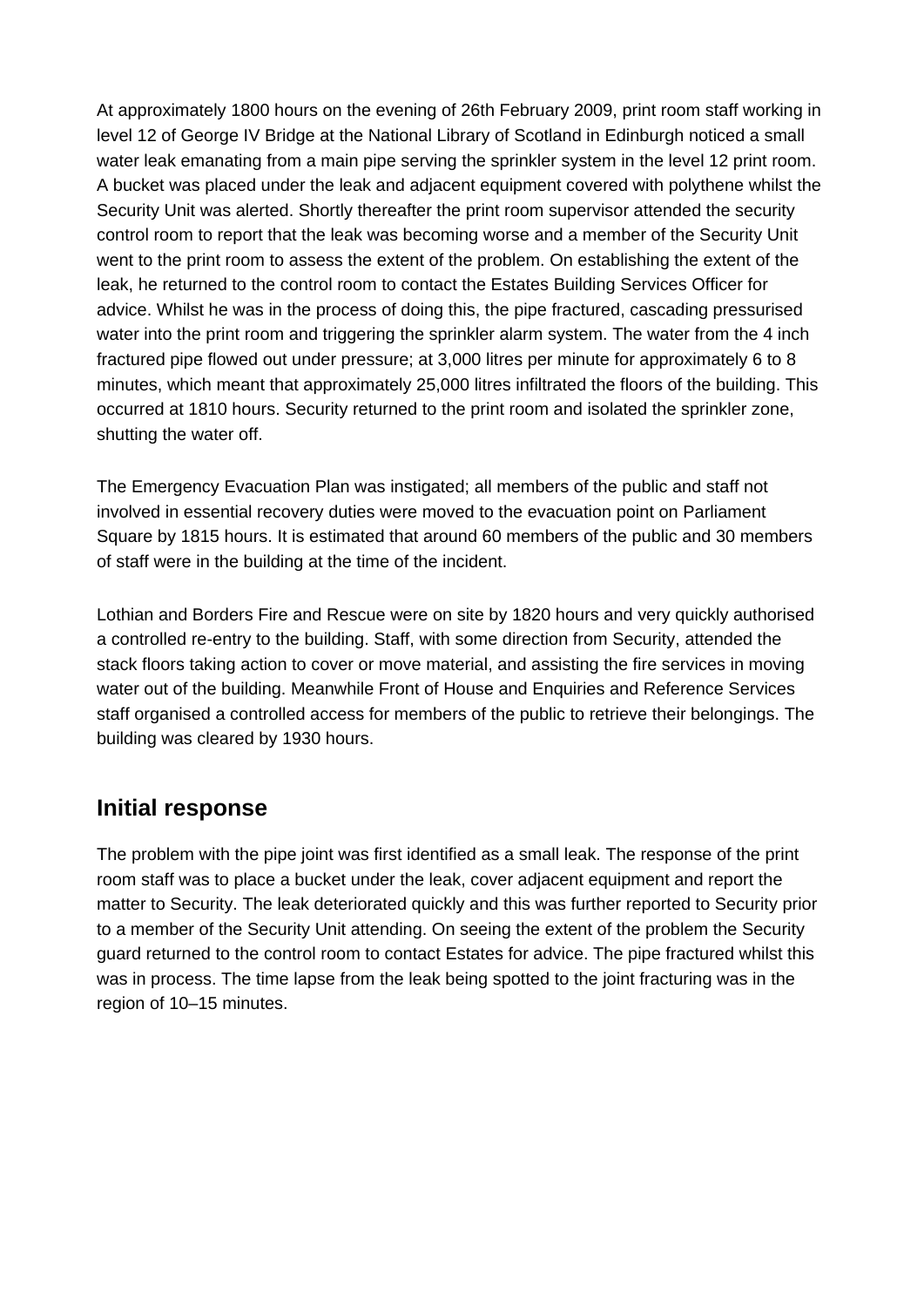A fully charged sprinkler system is essential for protecting the collections against fire. Closure of any part of the system can compromise that protection and must only be done under controlled conditions. However, in the event of a leak the immediate risk to the collections is water, and action to isolate the zone should be taken in the shortest possible time. Ideally, staff working in buildings protected by sprinkler systems should be aware of the location of the zone valve for the area in which they work and be able to carry out the simple close-down procedure prior to notifying Security of the identified problem. Where this cannot or does not happen, Security staff attending a reported incident involving sprinkler water release must be able to close zones immediately. The valves are electronically monitored in the Security control room, eliminating any risk of unnotified closures compromising fire security.

Whilst training all staff in operating zone close-downs can be done, we cannot rely on the availability of general staff in the event of a system leak incident. Despite our recent experience, such events are few and far between, and there can be no guarantee that staff coming across an unfamiliar experience will act in the manner expected.

However, it is clear that the risk of system failure is significantly increased when building works are being undertaken and this risk can be reduced by ensuring that staff working in affected areas are given specific guidance on how to act in the event of any form of leak.

## **Disaster Recovery Plan**

#### **Control procedures**

As soon as it was known that there was a flood incident the Security staff invoked the appropriate elements of the Business Continuity Plan (BCP). This involved initial contact with key personnel, setting up central control and communications, assessing the situation and calling out the Preservation Manager, Estates Manager and coordinating the required efforts.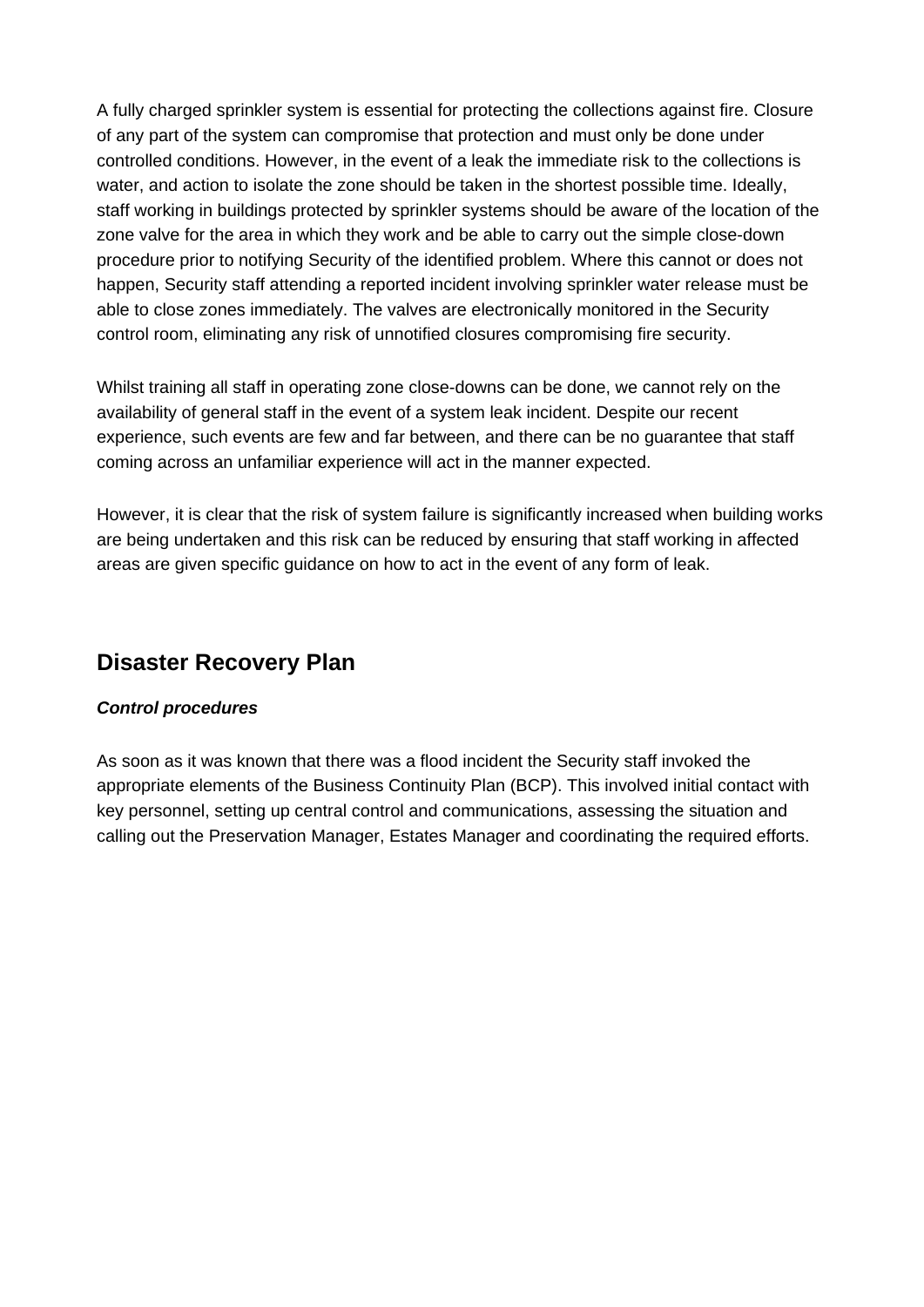The primary requirement is for preservation and Estates personnel to attend. These individuals then determine whether or not the disaster recovery team needs to be called out. A central control area was set up, with one individual acting as the incident controller; the Preservation Manager then assessed the impact on collections and determined a plan of action and called out the necessary disaster volunteers. As volunteer team members arrived they were logged in and assigned duties, accessing material and equipment from the disaster recovery stores as required. The disaster recovery plan was instigated to include protection of collections and removal of flood water from the building. Collection material was protected using polythene sheeting and flood water was removed from the stack floor areas using wet vacuums. Material and equipment used are held in readiness in the disaster recovery store rooms. The Estates division safety person made an assessment of the building conditions.

Should it be necessary to move material, then the decision should be taken by senior preservation staff on the disaster recovery team. Although it seems counterintuitive, it is preferable to defer movement of collections until a preservation assessment has been made to determine what to move and where to. There is a window available of up to 48 hours before mould growth will start to affect water damaged material, so there is no real risk in allowing the time necessary for an appropriate assessment and displacement plan to be prepared. In some circumstances it might be decided not to call out disaster recovery staff during the night, but delay the operation until normal working hours.

The initial clear-up work ceased and most staff went home by around 0200 hours. Staff who were aware of the incident started to attend from 0630 hours, to resume the clear-up, and other staff began reporting for nor- mal duty from 0700 hours. A management meeting was called at midday that established the current situation and confirmed the decision to remain closed to the public until Monday. This group subsequently met several times over the following week, providing the necessary continuity of decision-making for the ongoing recovery work.

#### **Damage to collections**

Some 4,000 books were affected by the flood and thousands of manuscript items were laid out to dry. What was important to record was the value of boxing collections. Books held in boxboard enclosures we largely unaffected by the flood water. Manuscripts held in solander boxes were slightly damp but the boxes took the brunt of the flood water.

The manuscripts (mounted in fascicles) were laid out to air-dry and did not suffer any damage whatsoever. A total of 516 items from the collections required remedial conservation treatment as the bindings (not boxed) suffered from direct contact with flood water.

#### **Drying methods**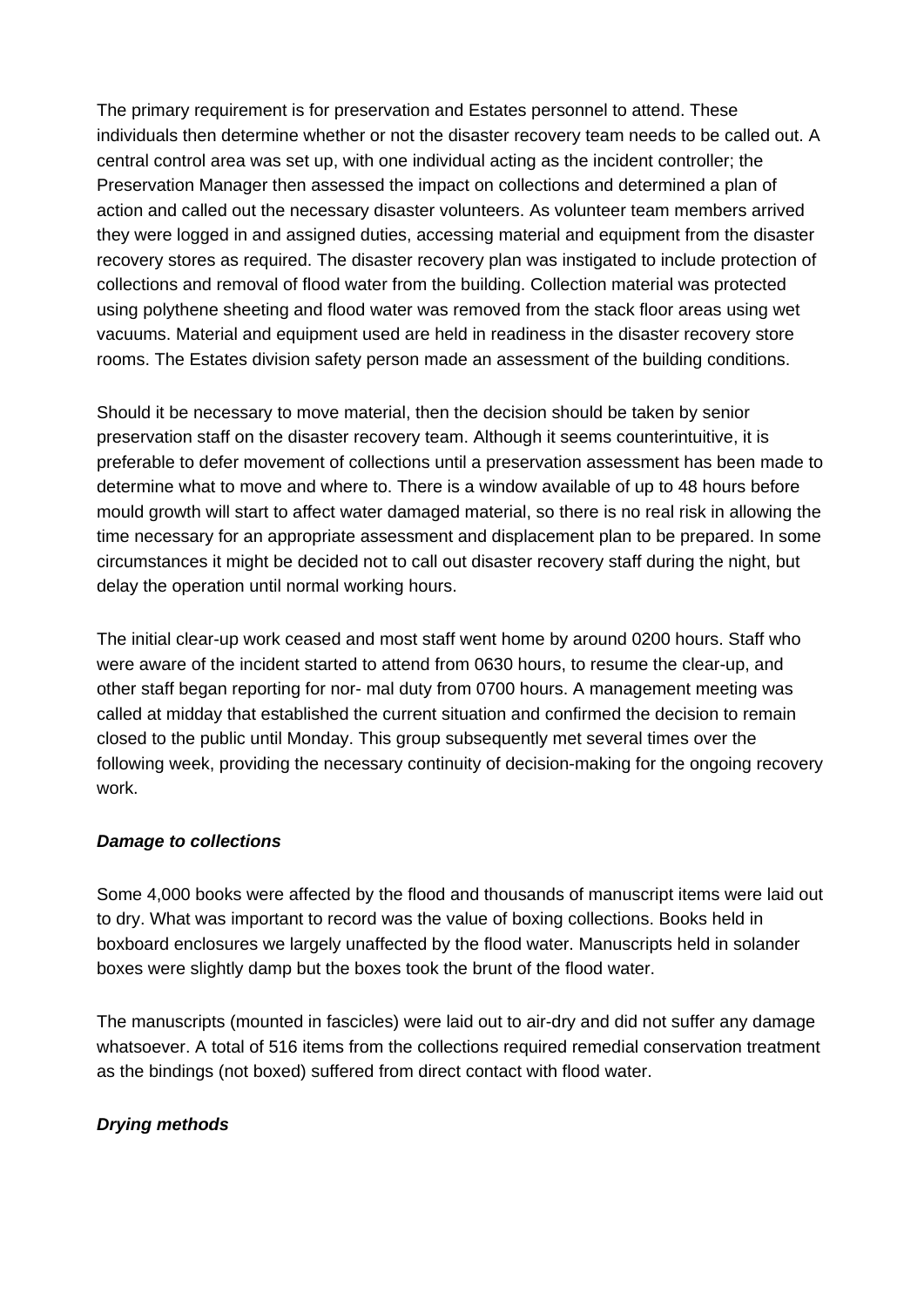We used several different methods to dry out the unboxed books affected by the flood, mainly interleaving, air-drying and wind tunnels. Material with coated paper was frozen and bagged and dealt with at a later stage. When the incident happened, it was just after 1800 hours on a Thursday evening. Early indications showed that many thousands of items were affected by the flood and a drying space was essential. A management decision was taken to close the library on Friday and over the weekend to allow the drying process to begin. Air-drying tables were set up in the main reading room and wind tunnels set up at our Preservation Services Unit based six miles west from the main George IV Bridge building in central Edinburgh. Books were fanned out and positioned on drying tables to allow free air movement to accelerate the drying process. To assist drying we set up oscillating fans directed toward the wet material held on the drying tables in the main reading room and wind tunnels at the Preservation Services Unit.

## **Main lessons learned:**

- medical conditions of volunteer staff need to be known
- boxing of collections proved invaluable
- have the facility to cover bookshelves quickly in the event of an incident (see photo six sheet dispenser)
- protect collections in advance of building work
- staff and fire brigade tours of buildings
- not too many volunteers on site
- regular checks of disaster response supplies
- annual training on disaster response equipment
- Project Managers and contract staff be firm with requirements when building work is taking place
- take locks off sprinkler zones